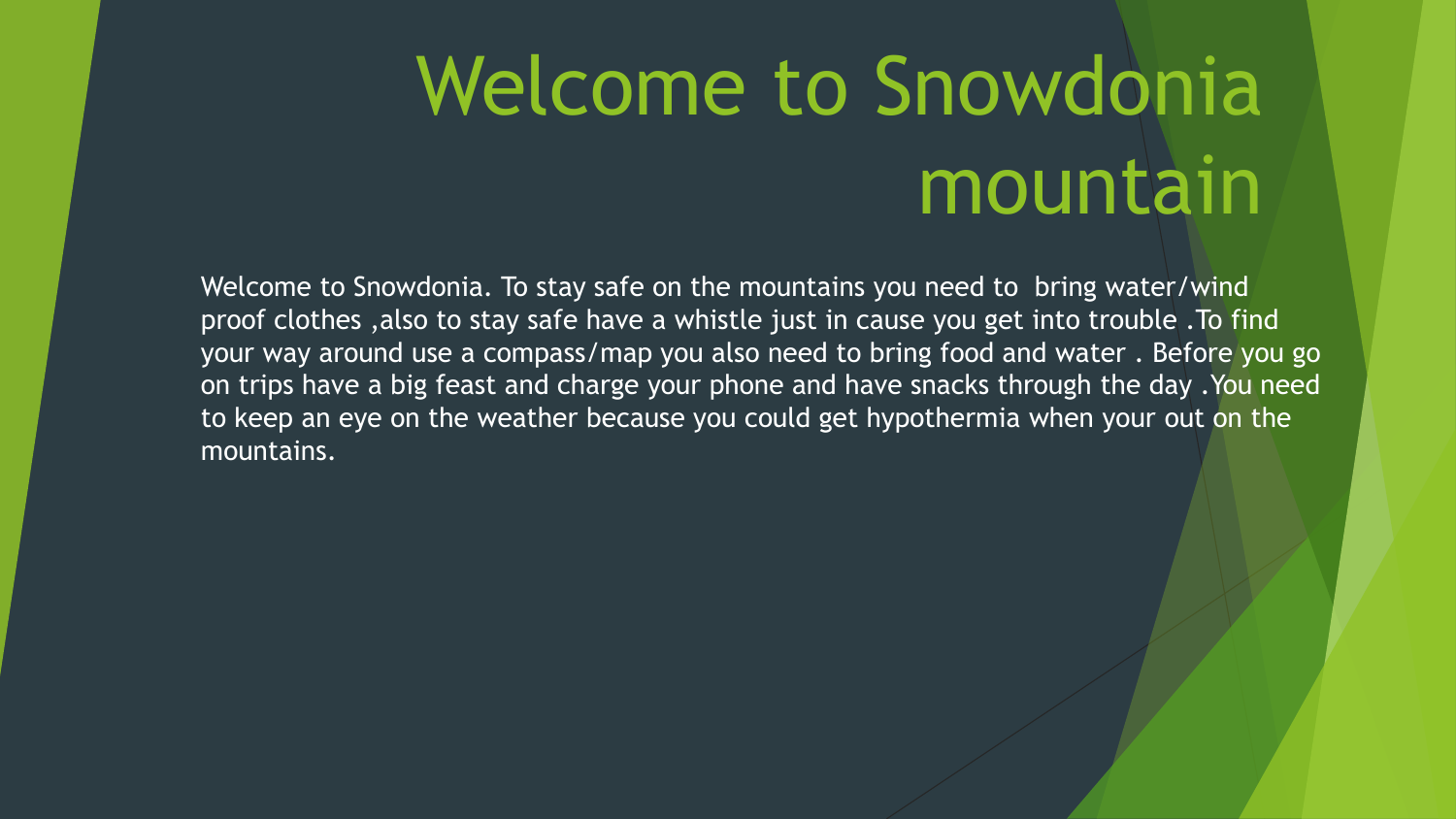## Fun things to do on the mountains or inside

Something you can do on the mountains is you can go to the seaside , luckily its only 150 meters away, at the beach you can surf. Did you know you can get surfing lessons? You can sleep at the campervan pitch for £20 you can also sleep at the glamping pod for £25 a day, another place you can sleep is a bell tent for £20 per night. You can come to this excellent restaurant that has five star food like: shrimps, lobsters and delicious burgers. You can go to the brilliant gift shop with crafted ales and spirits. You can relax in the spacious flower field , it's a very good place to meet up and relax . You can get spoilt with lots of choices from our fully licenced buffet. At our fantastic film theatre of Snowdon mountain railway station. Come to our amazing Heritage steam service. Journey to the summit of Snowdon on one of our award winning carriages ,pushed by an original 1896 swiss steam locomotive.